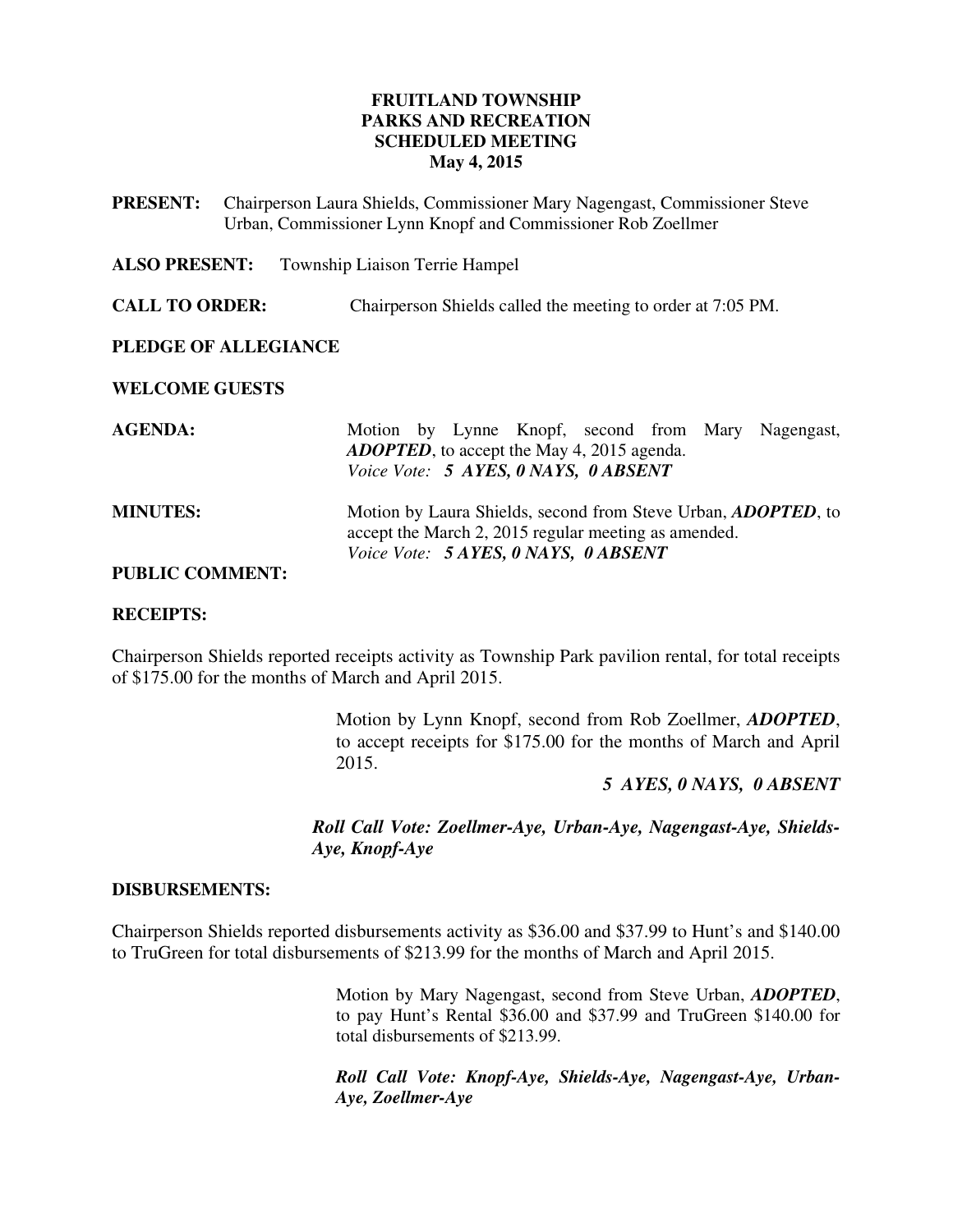# **NOMINATION/ELECTION OF CHAIRPERSON: NOMINATION/ELECTION OF VICE CHAIRPERSON: NOMINATION/ELECTION OF SECRETARY:**

Motion by Laura Shields, second from Lynn Knopf, *ADOPTED*, to nominate and elect Lynn Knopf as Chairperson, Rob Zoellmer as Vice Chairperson, and Mary Nagengast as Secretary for the Parks and Recreation Commission year of April 2015 to April 2016.

*Roll Call Vote: Zoellmer-Aye, Urban-Aye, Nagengast-Aye, Shields-Aye, Knopf-Aye* 

At this point, Commissioner Shields turned the meeting over to Chairperson Knopf.

## **NEW BUSINESS:**

## **1. Fourth Quarter Budget Amendments**

Motion by Lynn Knopf, second from Mary Nagengast, to amend the 2014/2015 Parks and Rec budget to increase Revenue Account #101-000-667.000 Township Park Pavilion Rental in the amount of \$125.00 and to increase Fund Appropriations Account #101-691-704.000 Office Help in the amount of \$12.32.

### *Roll Call Vote: Zoellmer-Aye, Urban-Aye, Nagengast-Aye, Shields-Aye, Knopf-Aye*

## **OLD BUSINESS:**

## **1. 2015-2016 Approved Budget**

The Township Board approved the Parks and Recreation Commission budget for 2015-2016 with the following exceptions: Meeting pay for all members was increased to \$40.00 each per meeting, and Capital Improvements at Duck Lake Road Park was taken out of the budget completely.

Chairperson Knopf noted that the Township Board approved the submitted item on the Parks and Rec budget for port-a-johns to be placed: one at Duck Lake Road Park, one at Marcus Park, one at Nestrom Road Park and one wheelchair accessible at Nestrom Road Park. She stated that only Nestrom Road Park has the port-a-johns installed and she will check to make sure that one is wheelchair accessible. She will contact Supervisor St.Amour about the other two parks and the lack of port-a-johns.

#### **2. Parks & Rec Master Plan**

The Master Plan needs to have public input. Discussion at this meeting centered around offering a survey for people to access. Liaison Hampel suggested holding a community forum to gather input from the public. She indicated she has past experience with forums and would be willing to help organize this option with someone from this Commission. There was discussion on types of questions to include in a survey.

It was decided that Commissioners Zoellmer and Nagengast would look into on-line surveys. Commissioner Nagengast will be out of the country for the last half of May, and when she is gone, Commissioner Shields will work with Commissioner Zoellmer.

Chairperson Knopf and Township Liaison Hampel will work on a forum outline. They will also check to see if the Township Board needs to approve the questions used on the survey and in the public forum.